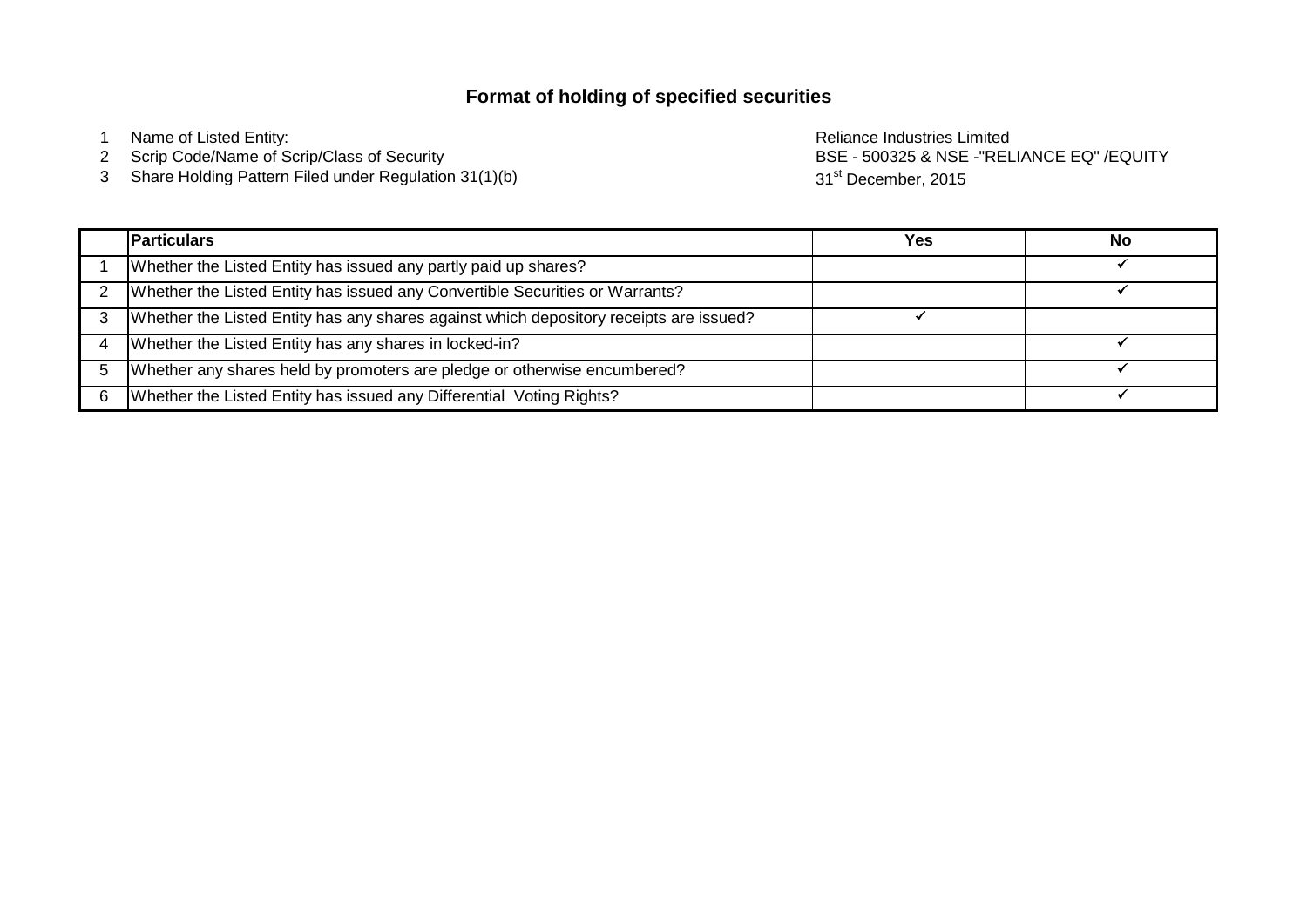## **RELIANCE INDUSTRIES LIMITED Table I - Summary Statement holding of specified securities**

| Category | Category of shareholder             | Nos. of      | No. of fully paid No. of Partly |                          | No. of         | Total nos.            | Shareholding |                                                         |              | Number of Voting Rights held in each class |            |                   | No. of Shares Shareholding, as Number of Locked |                |                                    | <b>Number of Shares</b> |              | Number of     |
|----------|-------------------------------------|--------------|---------------------------------|--------------------------|----------------|-----------------------|--------------|---------------------------------------------------------|--------------|--------------------------------------------|------------|-------------------|-------------------------------------------------|----------------|------------------------------------|-------------------------|--------------|---------------|
|          | (II)                                | shareholders | up equity shares                | paid-up                  | shares         | shares held           | as a % of    | of securities (IX)                                      |              |                                            | Underlying | a % assuming full |                                                 | in shares(XII) | pledged or otherwise equity shares |                         |              |               |
|          |                                     | (III)        | held                            | equity shares underlying |                | (VII)                 | total no. of |                                                         |              |                                            |            | Outstanding       | conversion of                                   |                |                                    | encumbered(XIII)        |              | held in       |
|          |                                     |              | (IV)                            | held                     | (V) Depository | $= (IV) + (V) + (VI)$ | shares       |                                                         |              |                                            |            | convertible       | convertible                                     |                |                                    |                         |              | dematerialize |
|          |                                     |              |                                 |                          | Receipts       |                       | (calculated  |                                                         |              |                                            | securities | securities (as a  |                                                 |                |                                    |                         | d form (XIV) |               |
|          |                                     |              |                                 |                          | (VI)           |                       | as per SCRR, | <b>Number of Voting</b><br>Total as a<br>% of<br>Rights |              | (including<br>percentage of                |            | No.               | As a % of                                       | No.            | As a % of                          |                         |              |               |
|          |                                     |              |                                 |                          |                |                       | 1957) (VIII) |                                                         |              | Warrants) (X)                              |            | diluted share     | (a)<br>total                                    |                | (a)                                | total                   |              |               |
|          |                                     |              |                                 |                          |                |                       | As a % of    |                                                         |              |                                            | $(A+B+C)$  |                   | capital) (XI)=                                  |                | <b>Shares</b>                      |                         | Shares       |               |
|          |                                     |              |                                 |                          |                |                       | $(A+B+C2)$   | <b>Class X</b>                                          | <b>Class</b> |                                            |            |                   | (VII)+(X) As a % of                             |                | held (b)                           |                         | held (b)     |               |
|          |                                     |              |                                 |                          |                |                       |              | (Equity)                                                |              | <b>Total</b>                               |            |                   | $(A+B+C2)$                                      |                |                                    |                         |              |               |
|          |                                     |              |                                 |                          |                |                       |              |                                                         |              |                                            |            |                   |                                                 |                |                                    |                         |              |               |
| (A)      | Promoter & Promoter Group           | 58           | 1463961977                      |                          |                | 1463961977            | 46.66        | 1463961977                                              |              | 0 1463961977                               | 47.73      |                   | 46.66                                           |                | 0.00                               |                         | 0.00         | 1463961977    |
| (B)      | Public                              | 2668331      | 1673547778                      |                          |                | 1673547778            | 53.34        | 1501664154                                              |              | 0 1501664154                               | 48.96      |                   | 53.34                                           |                | 0.00                               | <b>NA</b>               | <b>NA</b>    | 1605183306    |
| (ب)      | Non Promoter-Non Public             |              |                                 |                          |                |                       |              |                                                         |              |                                            |            |                   |                                                 |                |                                    |                         |              |               |
|          | (C1) Shares underlying DRs          |              |                                 |                          | 101702580      | 101702580             | NA.          | 101702580                                               |              | 101702580                                  | 3.32       |                   | <b>NA</b>                                       |                | 0.00                               | NA.                     | <b>NA</b>    | 101684880     |
|          | (C2) Shares held by Employee Trusts |              |                                 |                          |                |                       | 0.00         |                                                         |              |                                            | 0.00       |                   | 0.00                                            |                | 0.00                               | <b>NA</b>               | <b>NA</b>    |               |
|          |                                     |              |                                 |                          |                |                       |              |                                                         |              |                                            |            |                   |                                                 |                |                                    |                         |              |               |
|          | <b>Total</b>                        | 2668390      | 3137509755                      |                          | 101702580      | 3239212335            |              | 100.00 3067328711                                       |              | 0 3067328711                               | 100.00     |                   | 100.00                                          |                | 0.00                               | 0.00                    | 0.00         | 3170830163    |

**Note :** NA denotes "Not Applicable"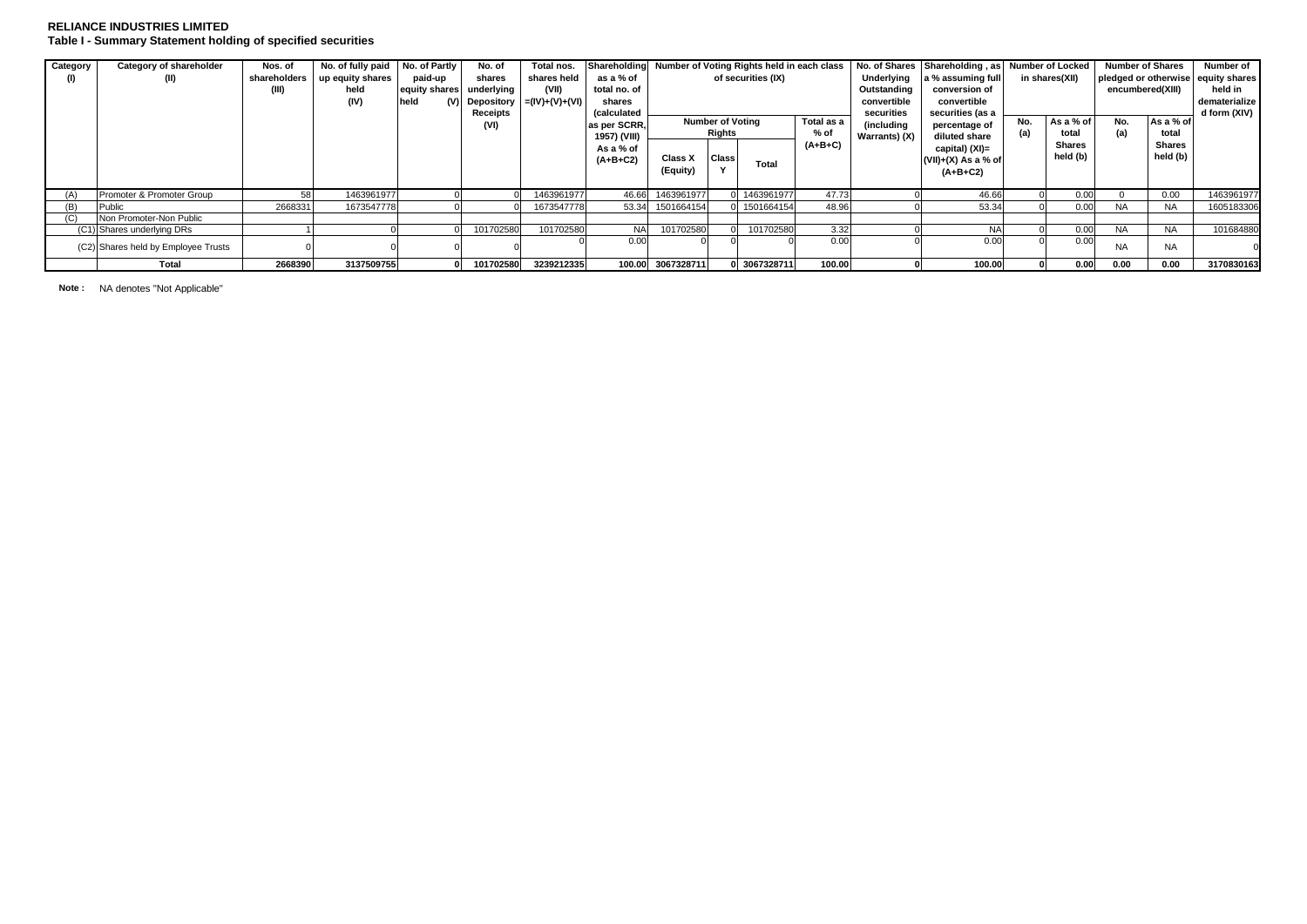### **RELIANCE INDUSTRIES LIMITED**

**Table II - Statement showing shareholding pattern of the Promoter and Promoter Group**

| (A) | Category & Name of the shareholders (I)                                              | Nos. of<br>shareholder (III) | No. of fully<br>paid up<br>equity<br>shares held | No. of Partly<br>paid-up equity<br>shares held<br>(V) | No. of shares<br>underlying<br>Depository<br><b>Receipts (VI)</b> | Total nos.<br>shares held<br>$(VII)$ =<br>$(IV)+(V)+(VI)$ | g %<br>calculated as<br>per SCRR, | Shareholdin Number of Voting Rights held in each class of securities<br>(IX) |                          |                                                |                  | No. of<br><b>Shares</b><br>Underlyi<br>ng | as a %<br>assuming full<br>conversion of | Shareholding, Number of Locked in shares(XII) |                           | Number of<br>Shares pledged<br>or otherwise<br>encumbered(XII |                        | Number of<br>eauitv<br>shares held<br>in |
|-----|--------------------------------------------------------------------------------------|------------------------------|--------------------------------------------------|-------------------------------------------------------|-------------------------------------------------------------------|-----------------------------------------------------------|-----------------------------------|------------------------------------------------------------------------------|--------------------------|------------------------------------------------|------------------|-------------------------------------------|------------------------------------------|-----------------------------------------------|---------------------------|---------------------------------------------------------------|------------------------|------------------------------------------|
|     |                                                                                      |                              | (IV)                                             |                                                       |                                                                   |                                                           | 1957 As a %                       |                                                                              |                          | Total as a 9<br><b>Number of Voting Rights</b> |                  | <b>Dutstan</b>                            | convertible                              | No.(a)<br>As a %                              |                           | No. (a)                                                       | As a 9                 | dematerializ                             |
|     |                                                                                      |                              |                                                  |                                                       |                                                                   |                                                           | of<br>(A+B+C2)(VII                | <b>Class X(Equity)</b>                                                       | <b>Class Y</b>           | <b>Total</b>                                   | of Total         | ing<br>convert                            | securities (as<br>percentage of          |                                               | of total                  |                                                               | of                     | ed form (XIV)                            |
|     |                                                                                      |                              |                                                  |                                                       |                                                                   |                                                           | $\mathbf{D}$                      |                                                                              |                          |                                                | Voting<br>rights | ble<br>securitie                          | diluted share<br>capital) (XI)=          |                                               | <b>Shares</b><br>held (b) |                                                               | total<br>Share<br>held |                                          |
|     | $(1)$ Indian                                                                         |                              |                                                  |                                                       |                                                                   |                                                           |                                   |                                                                              |                          |                                                |                  |                                           |                                          |                                               |                           |                                                               |                        |                                          |
|     | (a) Individuals/Hindu undivided Family<br>Smt.K D Ambani                             |                              | 7331074                                          |                                                       |                                                                   | 7331074                                                   | 0.23                              | 733107                                                                       |                          | 7331074                                        | 0.24             |                                           | 0.21                                     |                                               | 0.0                       |                                                               | 0.0                    | 733107                                   |
|     | Shri M D Amhani                                                                      |                              | 3615846                                          |                                                       |                                                                   | 3615846                                                   | 0.12                              | 361584                                                                       | $\Omega$                 | 3615846                                        | 0.12             |                                           | 0.12                                     |                                               | 0.00                      |                                                               | 0.00                   | 3615846                                  |
|     | Smt.Nita Ambani                                                                      |                              | 3398146                                          |                                                       |                                                                   | 3398146                                                   | 0.11                              | 339814                                                                       |                          | 3398146                                        | 0.11             |                                           | 0.11                                     |                                               | 0.00                      |                                                               | 0.0(                   | 339814                                   |
|     | Ms.Isha M Ambani                                                                     |                              | 336439                                           |                                                       |                                                                   | 336439                                                    | 0.11                              | 336439                                                                       |                          | 336439                                         | 0.11             |                                           | 0.11                                     |                                               | 0.0(                      |                                                               | 0.0                    | 336439                                   |
|     | Master Akash M Ambani<br>Master Anant M Ambani                                       |                              | 3363190<br>100000                                |                                                       |                                                                   | 3363190<br>100000                                         | 0.11<br>0.00                      | 336319<br>10000                                                              | $\Omega$                 | 336319<br>100000                               | 0.11<br>0.00     |                                           | 0.11<br>0.00                             |                                               | 0.0<br>0.00               |                                                               | 0.0<br>0.00            | 336319<br>10000                          |
|     | Central Government/ State Government(s)                                              |                              |                                                  |                                                       |                                                                   |                                                           |                                   |                                                                              |                          |                                                |                  |                                           |                                          |                                               |                           |                                                               |                        |                                          |
| (c) | Financial Institutions/ Banks                                                        |                              |                                                  |                                                       |                                                                   |                                                           |                                   |                                                                              |                          |                                                |                  |                                           |                                          |                                               |                           |                                                               |                        |                                          |
| (d) | Any Other (specify)                                                                  |                              |                                                  |                                                       |                                                                   |                                                           |                                   |                                                                              |                          |                                                |                  |                                           |                                          |                                               |                           |                                                               |                        |                                          |
|     | i) Bodies Corporate<br>Kankhal Trading LLP                                           |                              | 14346504                                         |                                                       |                                                                   | 14346504                                                  | 4.57                              | 14346504                                                                     |                          | 14346504                                       | 4.68             |                                           | 4.57                                     |                                               | 0.00                      |                                                               | 0.00                   | 14346504                                 |
|     | <b>Bhuvanesh Enterprises LLP</b>                                                     |                              | 134616811                                        |                                                       |                                                                   | 134616811                                                 | 4.29                              | 13461681                                                                     |                          | 13461681                                       | 4.39             |                                           | 4.2                                      |                                               | 0.00                      |                                                               | 0.00                   | 13461681                                 |
|     | Ajitesh Enterprises LLP                                                              |                              | 127041799                                        |                                                       |                                                                   | 127041799                                                 | 4.05                              | 127041799                                                                    |                          | 12704179                                       | 4.14             |                                           | 4.05                                     |                                               | 0.00                      |                                                               | 0.00                   | 12704179                                 |
|     | <b>Badri Commercials LLP</b>                                                         |                              | 127041799                                        |                                                       |                                                                   | 127041799                                                 | 4.05                              | 127041799                                                                    |                          | 12704179                                       | 4.14             |                                           | 4.05                                     |                                               | 0.00                      |                                                               | 0.00                   | 12704179                                 |
|     | Abhavaprada Enterprises LLP<br>Trilokesh Commercials LLP                             |                              | 124514168<br>124513168                           |                                                       |                                                                   | 124514168<br>124513168                                    | 3.97<br>3.97                      | 124514168<br>124513168                                                       |                          | 12451416<br>124513168                          | 4.06<br>4.06     |                                           | 3.97<br>3.97                             |                                               | 0.00<br>0.00              |                                                               | 0.00<br>0.00           | 12451416<br>12451316                     |
|     | Farm Enterprises Limited                                                             |                              | 119839016                                        |                                                       | $\Omega$                                                          | 119839016                                                 | 3.82                              | 119839016                                                                    | $\Omega$                 | 11983901                                       | 3.91             |                                           | 3.82                                     |                                               | 0.00                      |                                                               | 0.00                   | 11983901                                 |
|     | Taran Enterprises LLP                                                                |                              | 106373069                                        |                                                       |                                                                   | 106373069                                                 | 3.39                              | 106373069                                                                    |                          | 10637306                                       | 3.47             |                                           | 3.39                                     |                                               | 0.00                      |                                                               | 0.00                   | 10637306                                 |
|     | Pitambar Enterprises LLP                                                             |                              | 104900070                                        |                                                       |                                                                   | 10490007                                                  | 3.34                              | 104900070                                                                    | $\Omega$                 | 10490007                                       | 3.42             |                                           | 3.34                                     |                                               | 0.00                      |                                                               | 0.00                   | 10490007                                 |
|     | Adisesh Enterprises LLP<br>Rishikesh Enterprises LLP                                 |                              | 8109909<br>60409418                              | $\Omega$                                              | $\Omega$                                                          | 8109909<br>60409418                                       | 2.58<br>1.93                      | 8109909<br>60409418                                                          | $\Omega$                 | 8109909<br>60409418                            | 2.64<br>1.97     |                                           | 2.58<br>1.93                             |                                               | 0.00<br>0.00              |                                                               | 0.0<br>0.00            | 8109909<br>6040941                       |
|     | Pavana Enterprises LLP                                                               |                              | 35673400                                         | $\Omega$                                              | $\mathbf{O}$                                                      | 35673400                                                  | 1.14                              | 35673400                                                                     | $^{\circ}$               | 35673400                                       | 1.16             |                                           | 1.14                                     |                                               | 0.00                      |                                                               | 0.00                   | 35673400                                 |
|     | Nagothane Agrofarms Private Limited                                                  |                              | 9765000                                          | $\Omega$                                              | $\Omega$                                                          | 9765000                                                   | 0.31                              | 9765000                                                                      | $\Omega$                 | 9765000                                        | 0.32             |                                           | 0.31                                     |                                               | 0.00                      |                                                               | 0.00                   | 9765000                                  |
|     | Shreeii Comtrade LLP                                                                 |                              | 6677500                                          |                                                       |                                                                   | 6677500                                                   | 0.21                              | 6677500                                                                      | $\Omega$                 | 667750                                         | 0.22             |                                           | 0.21                                     |                                               | 0.00                      |                                                               | 0.0(                   | 667750                                   |
|     | Shrikrishna Tradecom LLP<br>Kamalakar Enterprises LLP                                |                              | 6677500<br>6370016                               |                                                       | $\Omega$<br>$\Omega$                                              | 6677500<br>6370016                                        | 0.21<br>0.20                      | 6677500<br>6370016                                                           | $\Omega$                 | 6677500<br>6370016                             | 0.22<br>0.21     |                                           | 0.21<br>0.20                             |                                               | 0.00<br>0.00              |                                                               | 0.00<br>0.00           | 6677500<br>637001                        |
|     | Reliance Welfare Association                                                         |                              | 2505468                                          |                                                       | $\Omega$                                                          | 2505468                                                   | 0.08                              | 2505468                                                                      | $\Omega$                 | 2505468                                        | 0.08             |                                           | 0.08                                     |                                               | 0.00                      |                                                               | 0.00                   | 250546                                   |
|     | Narahari Enterprises LLP                                                             |                              | 616840                                           |                                                       |                                                                   | 616840                                                    | 0.02                              | 616840                                                                       |                          | 616840                                         | 0.02             |                                           | 0.02                                     |                                               | 0.00                      |                                                               | 0.00                   | 616840                                   |
|     | Reliance Industrial Infrastructure Limited                                           | 11                           | 172000                                           | $\Omega$                                              | $\Omega$<br>$\Omega$                                              | 172000                                                    | 0.01                              | 172000                                                                       | $\Omega$                 | 172000                                         | 0.01             |                                           | 0.01                                     |                                               | 0.00                      |                                                               | 0.00                   | 172000                                   |
|     | Reliance Industries Holding Private Ltd<br>Exotic Officeinfra Private Limited        |                              | 25550<br>12688                                   |                                                       | <sup>0</sup>                                                      | 25550<br>12688                                            | 0.00<br>0.00                      | 25550<br>12688                                                               | $\Omega$<br>$\Omega$     | 2555<br>12688                                  | 0.00<br>0.00     |                                           | 0.00<br>0.00                             |                                               | 0.00<br>0.00              |                                                               | 0.00<br>0.00           | 25550<br>12688                           |
|     | Carat Holdings and Trading Co Pvt Ltd                                                |                              | 5100                                             |                                                       |                                                                   | 5100                                                      | 0.00                              | 5100                                                                         |                          | 510                                            | 0.00             |                                           | 0.00                                     |                                               | 0.00                      |                                                               | 0.0(                   | 5100                                     |
|     | Neutron Enterprises Private Limited                                                  | 1                            | 861                                              | $\Omega$                                              | $\Omega$                                                          | 861                                                       | 0.00                              | 861                                                                          | $\Omega$                 | 861                                            | 0.00             |                                           | 0.00                                     |                                               | 0.00                      |                                                               | 0.00                   | 861                                      |
|     | Futura Commercials Private Limited<br>Reliance Consultancy Services Private Limited  | -1                           | 845<br>200                                       | $\Omega$                                              | $\Omega$                                                          | 845<br>200                                                | 0.00<br>0.00                      | 845<br>200                                                                   | $^{\circ}$<br>$\Omega$   | 845<br>200                                     | 0.00<br>0.00     |                                           | 0.00<br>0.00                             |                                               | 0.00<br>0.00              |                                                               | 0.00<br>0.00           | 845<br>200                               |
|     | Chakradev Enterprises LLP                                                            |                              | 100                                              | $\Omega$                                              | $\Omega$                                                          | 100                                                       | 0.00                              | 100                                                                          |                          | 100                                            | 0.00             |                                           | 0.0(                                     |                                               | 0.0(                      |                                                               | 0.0(                   | 100                                      |
|     | Chakradhar Commercials LLP                                                           | 1                            | 100                                              | $\Omega$                                              | $\Omega$                                                          | 100                                                       | 0.00                              | 100                                                                          | $\Omega$                 | 100                                            | 0.00             |                                           | 0.00                                     |                                               | 0.00                      |                                                               | 0.00                   | 100                                      |
|     | Chakresh Enterprises LLP                                                             |                              | 100                                              |                                                       |                                                                   | 100                                                       | 0.00                              | 100                                                                          | $\mathbf{0}$             | 100                                            | 0.00             |                                           | 0.00                                     |                                               | 0.00                      |                                                               | 0.00                   | 100                                      |
|     | Chhatrabhui Enterprises LLP                                                          |                              | 100<br>100                                       | $\Omega$                                              | $\Omega$                                                          | 100<br>100                                                | 0.00<br>0.00                      | 100<br>100                                                                   | $\Omega$                 | 100<br>100                                     | 0.00<br>0.00     |                                           | 0.00<br>0.00                             |                                               | 0.00<br>0.00              |                                                               | 0.00<br>0.00           | 100<br>100                               |
|     | Devarshi Commercials LLP<br>Harinarayan Enterprises LLP                              | 1                            | 100                                              |                                                       | $\Omega$                                                          | 100                                                       | 0.00                              | 100                                                                          | $\Omega$                 | 100                                            | 0.00             |                                           | 0.00                                     |                                               | 0.00                      |                                                               | 0.00                   | 100                                      |
|     | Janardan Commercials LLP                                                             |                              | 100                                              |                                                       |                                                                   | 100                                                       | 0.00                              | 100                                                                          | $\mathbf{0}$             | 100                                            | 0.00             |                                           | 0.00                                     |                                               | 0.00                      |                                                               | 0.00                   | 100                                      |
|     | Karuna Commercials LLP                                                               |                              | 100                                              |                                                       | <sup>0</sup>                                                      | 100                                                       | 0.00                              | 100                                                                          | $\Omega$                 | 100                                            | 0.00             |                                           | 0.00                                     |                                               | 0.00                      |                                                               | 0.00                   | 100                                      |
|     | Samarjit Enterprises LLP<br>Shripal Enterprises LLP                                  | 1                            | 100<br>100                                       |                                                       | $\Omega$                                                          | 100<br>100                                                | 0.00<br>0.00                      | 100<br>100                                                                   | $\Omega$                 | 100<br>100                                     | 0.00<br>0.00     |                                           | 0.00<br>0.00                             |                                               | 0.00<br>0.00              |                                                               | 0.0<br>0.00            | 100<br>100                               |
|     | Srichakra Commercials LLP                                                            |                              | 100                                              | $\Omega$                                              | $\Omega$                                                          | 100                                                       | 0.00                              | 100                                                                          | $^{\circ}$               | 100                                            | 0.00             |                                           | 0.00                                     |                                               | 0.00                      |                                                               | 0.00                   | 100                                      |
|     | Svar Enterprises LLP                                                                 |                              | 100                                              |                                                       | $\Omega$                                                          | 100                                                       | 0.00                              | 100                                                                          | $\Omega$                 | 100                                            | 0.00             |                                           | 0.00                                     |                                               | 0.00                      |                                                               | 0.00                   | 100                                      |
|     | Synergy Synthetics Private Limited                                                   |                              | 100                                              |                                                       |                                                                   | 100                                                       | 0.00                              | 100                                                                          |                          | 100                                            | 0.00             |                                           | 0.0(                                     |                                               | 0.00                      |                                                               | 0.0(                   | 100                                      |
|     | <b>Tattvam Enterprises LLP</b><br>Vasuprada Enterprises LLP                          |                              | 100<br>100                                       | $\Omega$                                              | $\Omega$                                                          | 100<br>100                                                | 0.00<br>0.00                      | 100<br>100                                                                   | $\Omega$<br>$\Omega$     | 100<br>100                                     | 0.00<br>0.00     |                                           | 0.00<br>0.00                             |                                               | 0.00<br>0.00              |                                                               | 0.00<br>0.00           | 100<br>100                               |
|     | Vishatan Enterprises LLP                                                             |                              | 100                                              |                                                       | $\Omega$                                                          | 100                                                       | 0.00                              | 100                                                                          | $\Omega$                 | 100                                            | 0.00             |                                           | 0.00                                     |                                               | 0.00                      |                                                               | 0.00                   | 100                                      |
|     | Anuprabha Commercials Private Limited                                                |                              | 50                                               |                                                       |                                                                   | 50                                                        | 0.00                              | 50                                                                           |                          | 50                                             | 0.00             |                                           | 0.00                                     |                                               | 0.00                      |                                                               | 0.00                   | 50                                       |
|     | Elakshi Commercials Private Limited                                                  | 1                            | 50                                               |                                                       |                                                                   | 50                                                        | 0.00                              | 50                                                                           | $\Omega$                 | 50                                             | 0.00             |                                           | 0.00                                     |                                               | 0.00                      |                                                               | 0.00                   | 50                                       |
|     | Manuvidya Commercials Private Limited<br>Nirahankara Commercials Private Limited     | -1                           | 50<br>50                                         | $\Omega$                                              | $\Omega$                                                          | 50<br>50                                                  | 0.00<br>0.00                      | 50<br>50                                                                     | $\mathbf{0}$<br>$\Omega$ | 50<br>50                                       | 0.00<br>0.00     |                                           | 0.00<br>0.00                             |                                               | 0.0(<br>0.00              |                                                               | 0.00<br>0.00           | 50<br>50                                 |
|     | Pinakin Commercials Private Limited                                                  |                              | 50                                               |                                                       |                                                                   | 50                                                        | 0.00                              | 50                                                                           |                          |                                                | 0.00             |                                           | 0.00                                     |                                               | 0.00                      |                                                               | 0.00                   | 50                                       |
|     | Vandhva Commercials Private Limited                                                  |                              | 50                                               |                                                       |                                                                   | 50                                                        | 0.00                              | 50                                                                           | $\Omega$                 | 50                                             | 0.00             |                                           | 0 <sup>0</sup>                           |                                               | 0.00                      |                                                               | 0.00                   | 50                                       |
|     | Reliance Life Sciences Private Limited                                               |                              |                                                  |                                                       |                                                                   |                                                           | 0.00                              |                                                                              | $\mathbf 0$              |                                                | 0.00             |                                           | 0.00                                     |                                               | 0.00                      |                                                               | 0.00                   |                                          |
|     | Reliance Ports and Terminals Limited<br>Reliance Utilities and Power Private Limited |                              |                                                  |                                                       |                                                                   |                                                           | 0.00<br>0.00                      |                                                                              | $\Omega$                 |                                                | 0.00<br>0.00     |                                           | 0.00<br>0.00                             |                                               | 0.00<br>0.0               |                                                               | 0.00<br>0.0            |                                          |
|     | Reliance Utilities Private Limited                                                   |                              |                                                  |                                                       |                                                                   | $\Omega$                                                  | 0.00                              |                                                                              | $\Omega$                 |                                                | 0.00             |                                           | 0.00                                     |                                               | 0.00                      |                                                               | 0.00                   |                                          |
|     | i) Petroleum Trust (through Trustees for sole beneficiary-M/s                        |                              | 120471003                                        |                                                       |                                                                   | 120471003                                                 | 3.84                              | 120471003                                                                    |                          | 120471003                                      | 3.93             |                                           | 3.84                                     |                                               | 0.00                      |                                                               | 0.00                   | 120471003                                |
|     | Reliance Industrial Investments and Holdings Ltd.)                                   | 58                           |                                                  |                                                       |                                                                   |                                                           |                                   | 1463961977                                                                   |                          |                                                | 47.73            |                                           | 46.66                                    |                                               |                           |                                                               |                        |                                          |
| (2) | Sub-Total (A)(1)<br>Foreign                                                          |                              | 1463961977                                       |                                                       |                                                                   | 1463961977                                                | 46.66                             |                                                                              |                          | 1463961977                                     |                  |                                           |                                          |                                               | 0.00                      |                                                               | 0.00                   | 1463961977                               |
|     | (a) Individuals (Non-Resident Individuals/Foreign Individuals)                       |                              |                                                  |                                                       |                                                                   |                                                           | 0.00                              |                                                                              |                          |                                                | 0.00             |                                           | 0.00                                     |                                               | 0.00                      |                                                               | 0.00                   |                                          |
|     | (b) Government                                                                       |                              |                                                  |                                                       |                                                                   |                                                           | 0.00                              |                                                                              | $\Omega$                 |                                                | 0.00             |                                           | 0.00                                     |                                               | 0.00                      |                                                               | 0.00                   |                                          |
| (c) | Institutions                                                                         |                              |                                                  |                                                       |                                                                   |                                                           | 0.00                              |                                                                              |                          |                                                | 0.00             |                                           | 0.00                                     |                                               | 0.00                      |                                                               | 0.00                   |                                          |
| (d) | Foreign Portfolio Investor<br>(e) Any Other (specify)                                |                              |                                                  |                                                       |                                                                   |                                                           | 0.00                              |                                                                              |                          |                                                | 0.00             |                                           | 0.00                                     |                                               | 0.00                      |                                                               | 0.00                   |                                          |
|     | Sub-Total (A)(2)                                                                     |                              |                                                  |                                                       |                                                                   |                                                           | 0.00                              |                                                                              |                          |                                                | 0.00             |                                           | 0.00                                     |                                               | 0.00                      |                                                               | 0.00                   |                                          |
|     | <b>Total Shareholding of Promoter and Promoter Group</b><br>$(A)=(A)(1)+(A)(2)$      | 58                           | 1463961977                                       |                                                       |                                                                   | 1463961977                                                | 46.66                             | 1463961977                                                                   |                          | 1463961977                                     | 47.73            |                                           | 46.66                                    |                                               | 0.00                      |                                                               | 0.00                   | 1463961977                               |

Details of Shares which remain unclaimed may be given hear along with details such as number of shareholders, outstanding shares held in demat/unclaimed suspense account, voting rights which are frozen etc. - Nil

**Note :** 

(1) PAN would not be displayed on website of Stock Exchange(s).

(2) The term "Encumbrance" has the same meaning as assigned under regulation 28(3) of SEBI (Substantial Acquisition of Shares and Takeovers) Regulations, 2011.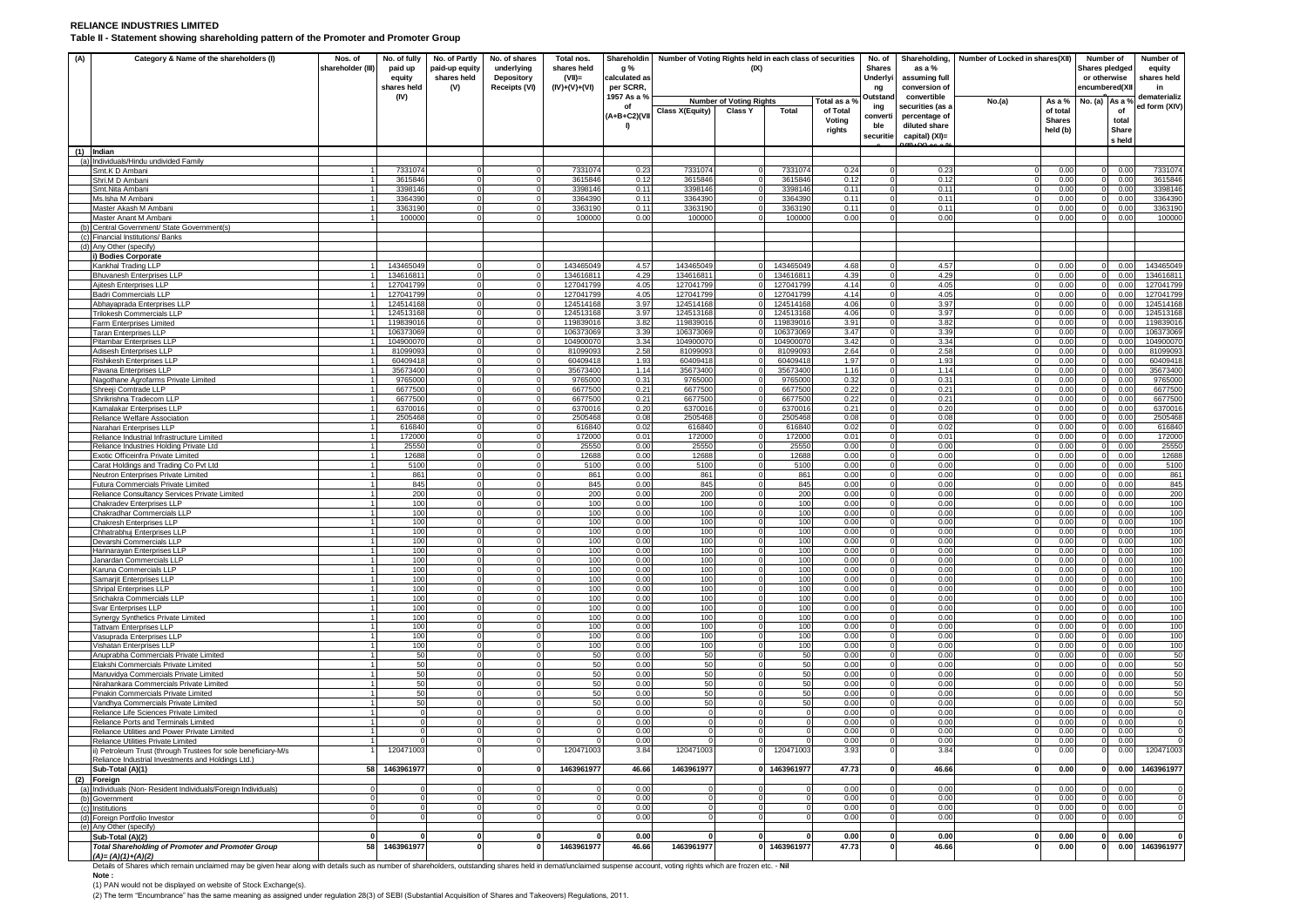## **RELIANCE INDUSTRIES LIMITED Table III - Statement showing shareholding pattern of the Public shareholder**

| (B) | Category & Name of the<br>shareholders (I)                                                    | Nos. of<br>shareholder<br>(III) | No. of fully<br>paid up<br>equity shares | No. of Partly<br>paid-up equity<br>shares held | No. of shares<br>underlying<br><b>Depository</b> | Total nos.<br>shares held<br>$(VII) =$<br>$(IV)+(V)+(VI)$ | Shareholding<br>% calculated<br>as per SCRR,<br>1957 As a % of |                      |                                | Number of Voting Rights held in each class of<br>securities (IX) |                              | No. of<br><b>Shares</b><br>Underlyin | Shareholding,<br>as $a\%$<br>assuming full    | Number of Locked in<br>shares(XII) |                          | <b>Number of Shares</b><br>pledged or otherwise<br>encumbered(XIII) |                                     | Number of<br>equity<br>shares held |
|-----|-----------------------------------------------------------------------------------------------|---------------------------------|------------------------------------------|------------------------------------------------|--------------------------------------------------|-----------------------------------------------------------|----------------------------------------------------------------|----------------------|--------------------------------|------------------------------------------------------------------|------------------------------|--------------------------------------|-----------------------------------------------|------------------------------------|--------------------------|---------------------------------------------------------------------|-------------------------------------|------------------------------------|
|     |                                                                                               |                                 | held (IV)                                | (V)                                            | Receipts (VI)                                    |                                                           |                                                                |                      | <b>Number of Voting Rights</b> |                                                                  | Total as a %                 | g                                    | conversion of                                 | No.(a)                             | As a                     | No. (Not                                                            | As a % of                           | in                                 |
|     |                                                                                               |                                 |                                          |                                                |                                                  |                                                           | (A+B+C2) (VIII)                                                | Class<br>X(Equity)   | <b>Class Y</b>                 | <b>Total</b>                                                     | of Total<br>Voting<br>rights | Outstandi<br>ng<br>convertibl        | convertible<br>securities (as<br>a percentage |                                    | $%$ of<br>total<br>Share | applicable)<br>(a)                                                  | total<br><b>Shares held</b><br>(Not | dematerializ<br>ed form (XIV)      |
|     |                                                                                               |                                 |                                          |                                                |                                                  |                                                           |                                                                |                      |                                |                                                                  |                              | е<br>securities                      | of diluted<br>share capital)                  |                                    | s held<br>(b)            |                                                                     | applicable)<br>(b)                  |                                    |
|     | (1) Institutions                                                                              |                                 |                                          |                                                |                                                  |                                                           |                                                                |                      |                                |                                                                  |                              |                                      |                                               |                                    |                          |                                                                     |                                     |                                    |
| (a) | Mutual Funds/UTI                                                                              | 524                             | 9958563                                  |                                                |                                                  | 99585634                                                  | 3.17                                                           | 99585634             |                                | 99585634                                                         | 3.25                         |                                      | 3.17                                          |                                    | 0.00                     | <b>NA</b>                                                           |                                     | 98923782                           |
| (b) | Venture Capital Funds                                                                         |                                 |                                          |                                                |                                                  |                                                           | 0.00                                                           |                      |                                |                                                                  | 0.00                         |                                      | 0.00                                          |                                    | 0.00                     | <b>NA</b>                                                           |                                     |                                    |
| (c) | Alternate Investment Funds                                                                    |                                 |                                          |                                                |                                                  |                                                           | 0.00                                                           |                      |                                |                                                                  | 0.00                         |                                      | 0.00                                          |                                    | 0.00                     | <b>NA</b>                                                           |                                     |                                    |
| (d) | Foreign Venture Capital Investors                                                             |                                 |                                          |                                                |                                                  |                                                           | 0.00                                                           |                      |                                |                                                                  | 0.00                         |                                      | 0.00                                          |                                    | 0.00                     | <b>NA</b>                                                           |                                     |                                    |
| (e) | Foreign Portfolio Investors                                                                   | 280                             | 16279665                                 |                                                |                                                  | 162796657                                                 | 5.19                                                           | 162796657            |                                | 162796657                                                        | 5.31                         |                                      | 5.19                                          |                                    | 0.00                     | <b>NA</b>                                                           |                                     | 162796657                          |
|     | Financial Institutions/ Banks                                                                 | 326                             | 3036224                                  |                                                |                                                  | 303622                                                    | 0.10                                                           | 303622               |                                | 3036224                                                          | 0.10                         |                                      | 0.10                                          |                                    | 0.00                     | <b>NA</b>                                                           |                                     | 283049                             |
| (g) | <b>Insurance Companies</b>                                                                    | 51                              | 32046341                                 |                                                |                                                  | 320463414                                                 | 10.21                                                          | 320463414            |                                | 320463414                                                        | 10.45                        |                                      | 10.21                                         |                                    | 0.00                     | <b>NA</b>                                                           |                                     | 320457566                          |
|     | Life Insurance Corporation of India                                                           |                                 | 294789922                                |                                                |                                                  | 294789922                                                 | 9.40                                                           | 294789922            |                                | 294789922                                                        | 9.61                         |                                      | 9.40                                          |                                    | 0.00                     | <b>NA</b>                                                           |                                     | 294785780                          |
| (h) | Provident Funds/ Pension Funds                                                                |                                 |                                          |                                                |                                                  |                                                           | 0.00                                                           |                      |                                |                                                                  | 0.00                         |                                      | 0.00                                          |                                    | 0.00                     | <b>NA</b>                                                           |                                     |                                    |
|     | (i) Any Other (specify)                                                                       |                                 |                                          |                                                |                                                  |                                                           |                                                                |                      |                                |                                                                  |                              |                                      |                                               |                                    |                          |                                                                     |                                     |                                    |
|     | i)Foreign Institutional Investors<br>Abu Dhabi Investment Authority                           | 862                             | 445221786<br>3662639                     |                                                |                                                  | 445221786<br>36626393                                     | 14.19<br>1.17                                                  | 445221786<br>3662639 | $\Omega$                       | 445221786<br>36626393                                            | 14.51<br>1.19                |                                      | 14.19<br>1.17                                 |                                    | 0.00<br>0.00             | NA<br><b>NA</b>                                                     |                                     | 444991139<br>3662538               |
|     | Sub-Total (B)(1)                                                                              | 2043                            | 1031103715                               | $\mathbf{0}$                                   |                                                  | 1031103715                                                | 32.86                                                          | 1031103715           |                                | 1031103715                                                       | 33.62                        | $\mathbf{0}$                         | 32.86                                         |                                    | 0.00                     | <b>NA</b>                                                           |                                     | 1029999635                         |
|     |                                                                                               |                                 |                                          |                                                |                                                  |                                                           |                                                                |                      |                                |                                                                  |                              |                                      |                                               |                                    |                          |                                                                     |                                     |                                    |
| (2) | <b>Central Government/ State</b>                                                              | 98                              | 4156400                                  |                                                |                                                  | 4156400                                                   | 0.13                                                           | 4156400              |                                | 4156400                                                          | 0.14                         |                                      | 0.13                                          |                                    | 0.00                     | <b>NA</b>                                                           |                                     | 2562919                            |
|     | Government(s)/ President of India                                                             |                                 |                                          |                                                |                                                  |                                                           |                                                                |                      |                                |                                                                  |                              |                                      |                                               |                                    |                          |                                                                     |                                     |                                    |
|     | Sub-Total (B)(2)                                                                              | 98                              | 4156400                                  | $\mathbf{0}$                                   | $\mathbf{0}$                                     | 4156400                                                   | 0.13                                                           | 4156400              | $\Omega$                       | 4156400                                                          | 0.14                         | 0.00                                 | 0.13                                          | ΩI                                 |                          | <b>NA</b>                                                           |                                     | 2562919                            |
| (3) | <b>Non-institutions</b>                                                                       |                                 |                                          |                                                |                                                  |                                                           |                                                                |                      |                                |                                                                  |                              |                                      |                                               |                                    |                          |                                                                     |                                     |                                    |
| (a) | Individuals<br>Individual shareholders holding<br>nominal share capital up to Rs. 2<br>lakhs. | 2591357                         | 301614910                                |                                                |                                                  | 301614910                                                 | 9.61                                                           | 301614910            |                                | 301614910                                                        | 9.83                         |                                      | 9.61                                          |                                    | 0.00                     | <b>NA</b>                                                           |                                     | 242131664                          |
|     | ii) Individual shareholders holding<br>nominal share capital in excess of<br>Rs. 2 lakhs.     | 311                             | 17664209                                 |                                                |                                                  | 17664209                                                  | 0.56                                                           | 17664209             |                                | 17664209                                                         | 0.58                         | $\Omega$                             | 0.56                                          |                                    | 0.00                     | <b>NA</b>                                                           |                                     | 17503374                           |
| (b) | NBFCs registered with RBI                                                                     | 42                              | 9839 <sup>-</sup>                        |                                                |                                                  | 9839                                                      | 0.00                                                           | 98391                |                                | 98391                                                            | 0.00                         |                                      | 0.00                                          |                                    | 0.00                     | <b>NA</b>                                                           |                                     | 9839                               |
|     | <b>Employee Trusts</b>                                                                        |                                 |                                          |                                                |                                                  |                                                           | 0.00                                                           |                      | $\Omega$                       |                                                                  | 0.00                         |                                      | 0.00                                          |                                    | 0.00                     | <b>NA</b>                                                           |                                     |                                    |
| (d) | Overseas Depositories (holding<br>DRs) (balancing figure)                                     |                                 |                                          |                                                |                                                  |                                                           | 0.00                                                           |                      | $\Omega$                       |                                                                  | 0.00                         |                                      | 0.00                                          |                                    | 0.00                     | <b>NA</b>                                                           |                                     |                                    |
|     | Any Other (specify)                                                                           |                                 |                                          |                                                |                                                  |                                                           |                                                                |                      |                                |                                                                  |                              |                                      |                                               |                                    |                          |                                                                     |                                     |                                    |
|     | Bodies Corporate                                                                              | 9656                            | 10929393                                 |                                                |                                                  | 10929393                                                  | 3.48                                                           | 10929393             |                                | 109293931                                                        | 3.56                         |                                      | 3.48                                          |                                    | 0.00                     | <b>NA</b>                                                           |                                     | 107906925                          |
|     | i) Non Resident Indians                                                                       | 32968                           | 1920108                                  |                                                |                                                  | 19201089                                                  | 0.61                                                           | 19201089             |                                | 19201089                                                         | 0.63                         |                                      | 0.61                                          |                                    | 0.00                     | <b>NA</b>                                                           |                                     | 14653308                           |
|     | ii) Overseas Corporate Bodies<br>v) Foreign Portfolio                                         | 17                              | 21814<br>42'                             | $\Omega$                                       | $\Omega$                                         | 218144<br>421                                             | 0.01<br>0.00                                                   | 218144<br>421        | $\Omega$                       | 218144<br>421                                                    | 0.01<br>0.00                 |                                      | 0.01<br>0.00                                  |                                    | 0.00<br>0.00             | <b>NA</b><br><b>NA</b>                                              |                                     | 181958<br>421                      |
|     | Investors(Individual)                                                                         |                                 |                                          |                                                |                                                  |                                                           |                                                                |                      |                                |                                                                  |                              |                                      |                                               |                                    |                          |                                                                     |                                     |                                    |
|     | v) Foreign National                                                                           | 16                              | 1111'                                    |                                                |                                                  | 11111                                                     | 0.00                                                           | 11111                | $\Omega$                       | 11111                                                            | 0.00                         |                                      | 0.00                                          |                                    | 0.00                     | <b>NA</b>                                                           |                                     | 11111                              |
|     | vi) Clearing Member                                                                           | 491                             | 1473160                                  |                                                |                                                  | 1473160                                                   | 0.05                                                           | 1473160              |                                | 1473160                                                          | 0.05                         |                                      | 0.05                                          |                                    | 0.00                     | <b>NA</b>                                                           |                                     | 1473160                            |
|     | vii) Shares held by Subsidiary<br>Companies on which no voting                                |                                 | 171883624                                |                                                |                                                  | 171883624                                                 | 5.48                                                           |                      |                                |                                                                  | 0.00                         |                                      | 5.48                                          |                                    | 0.00                     | NA                                                                  |                                     | 171883624                          |
|     | ights are exercisable <sup>®</sup>                                                            |                                 |                                          |                                                |                                                  |                                                           |                                                                |                      |                                |                                                                  |                              |                                      |                                               |                                    |                          |                                                                     |                                     |                                    |
|     | Reliance Chemicals Limited                                                                    |                                 | 62239998                                 |                                                |                                                  | 62239998                                                  | 1.98                                                           |                      | $\Omega$                       |                                                                  | 0.00                         |                                      | 1.98                                          |                                    | 0.00                     | <b>NA</b>                                                           |                                     | 62239998                           |
|     | Reliance Polyolefins Limited                                                                  |                                 | 6119492                                  |                                                |                                                  | 61194924                                                  | 1.95                                                           |                      | $\Omega$                       |                                                                  | 0.00                         |                                      | 1.95                                          |                                    | 0.00                     | <b>NA</b>                                                           |                                     | 61194924                           |
|     | viii) Unclaimed Shares Suspense<br>Account-Clause 5A.II                                       |                                 | 6069174                                  | $\Omega$                                       |                                                  | 6069174                                                   | 0.19                                                           | 6069174              | $\Omega$                       | 6069174                                                          | 0.20                         |                                      | 0.19                                          |                                    | 0.00                     | <b>NA</b>                                                           |                                     | 6069174                            |
|     | ix) Trusts                                                                                    | 244                             | 5130118                                  |                                                |                                                  | 5130118                                                   | 0.16                                                           | 513011               |                                | 5130118                                                          | 0.17                         |                                      | 0.16                                          |                                    | 0.00                     | NA                                                                  |                                     | 5106848                            |
|     | x) HUF                                                                                        | 31078                           | 562938                                   | $\Omega$                                       | 0                                                | 562938                                                    | 0.18                                                           | 5629381              |                                | 5629381                                                          | 0.18                         |                                      | 0.18                                          |                                    | 0.00                     | <b>NA</b>                                                           |                                     | 5600794                            |
|     | Sub-Total (B)(3)                                                                              | 2666190                         | 638287663                                | $\mathbf{0}$                                   | $\mathbf{0}$                                     | 638287663                                                 | 20.34                                                          | 466404039            |                                | 466404039                                                        | 15.21                        | 0                                    | 20.34                                         | n.                                 | 0.00                     | <b>NA</b>                                                           |                                     | 57262075                           |
|     | Total Public Shareholding (B)=<br>(B)(1)+(B)(2)+(B)(3)                                        | 2668331                         | 1673547778                               |                                                |                                                  | 1673547778                                                | 53.34                                                          | 1501664154           |                                | 1501664154                                                       | 48.96                        |                                      | 53.34                                         |                                    | 0.00                     | <b>NA</b>                                                           |                                     | 1605183306                         |

Details of the shareholders acting as persons in Concert including their Shareholding (No. and %): **Nil**

Details of Shares which remain unclaimed may be given hear along with details such as number of shareholders, outstanding shares held in demat/unclaimed suspense account, voting rights which are frozen etc.- Details are pr

Note:

(1) PAN would not be displayed on website of Stock Exchange(s).

(2) The above format needs to be disclosed along with the name of following persons: Institutions/Non Institutions holding more than 1% of total number of shares.

(3) W.r.t. the information pertaining to Depository Receipts, the same may be disclosed in the respective columns to the extent information available and the balance to be disclosed as held by custodian,

(4) <sup>4</sup>Voting Rights of Promoter & Promoter Group aggregate to 47.73% of the Company's Capital on which voting rights can be exercised.

(5) NA denotes "Not Applicable"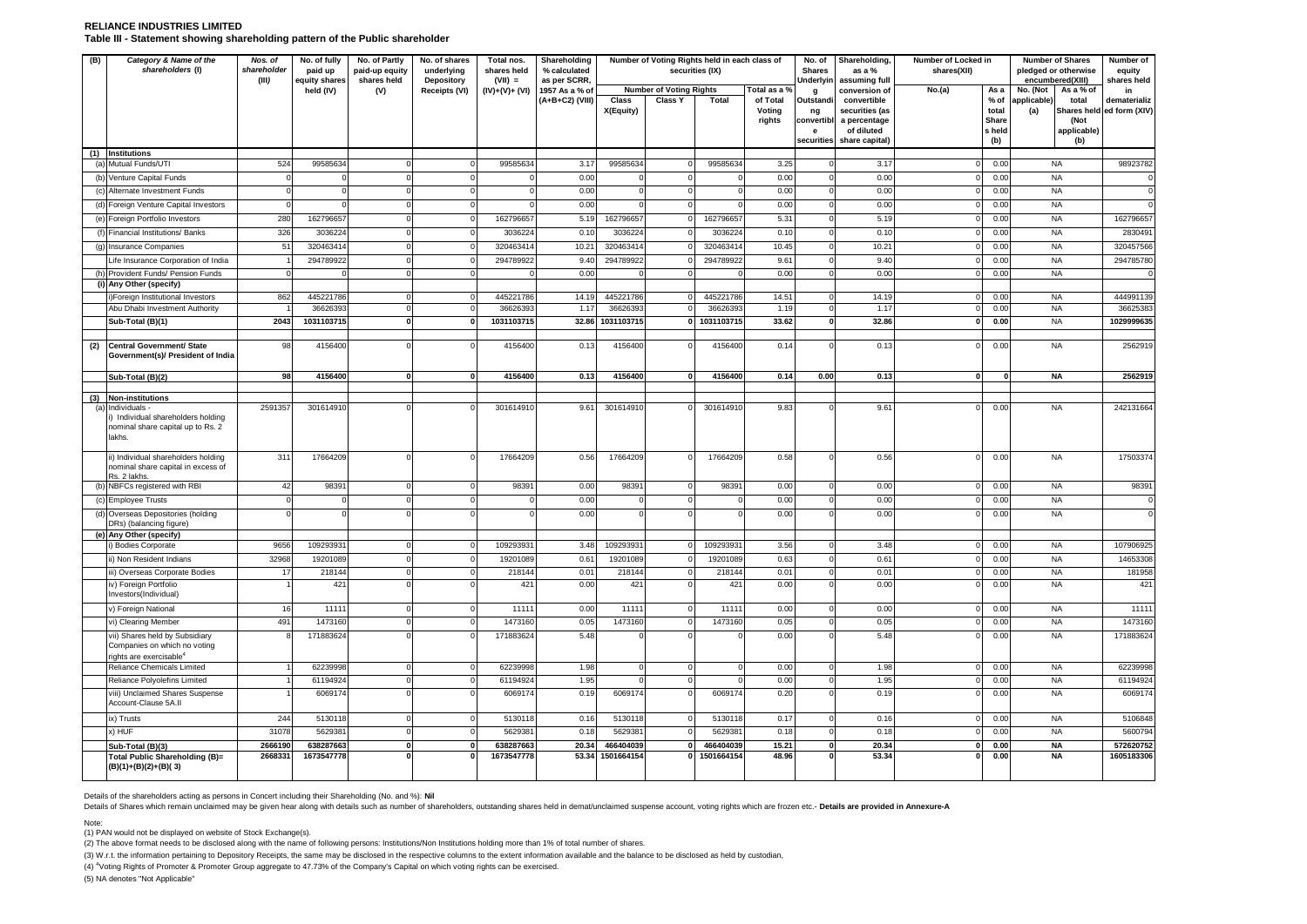# **RELIANCE INDUSTRIES LIMITED**

## **Details of Shares which remain unclaimed along with details such as number of shareholders, outstanding shares held in demat/unclaimed suspense account, voting rights which are frozen etc.**

**ANNEXURE-A**

| <b>SI Nol</b> | <b>Description</b>                   | <b>No. of Shareholders</b><br>(phase wise transfers) | <b>No. of Shares</b> |  |  |  |  |
|---------------|--------------------------------------|------------------------------------------------------|----------------------|--|--|--|--|
|               | Unclaimed Shares in Suspense Account | 16 04 03                                             | 60 69 174            |  |  |  |  |